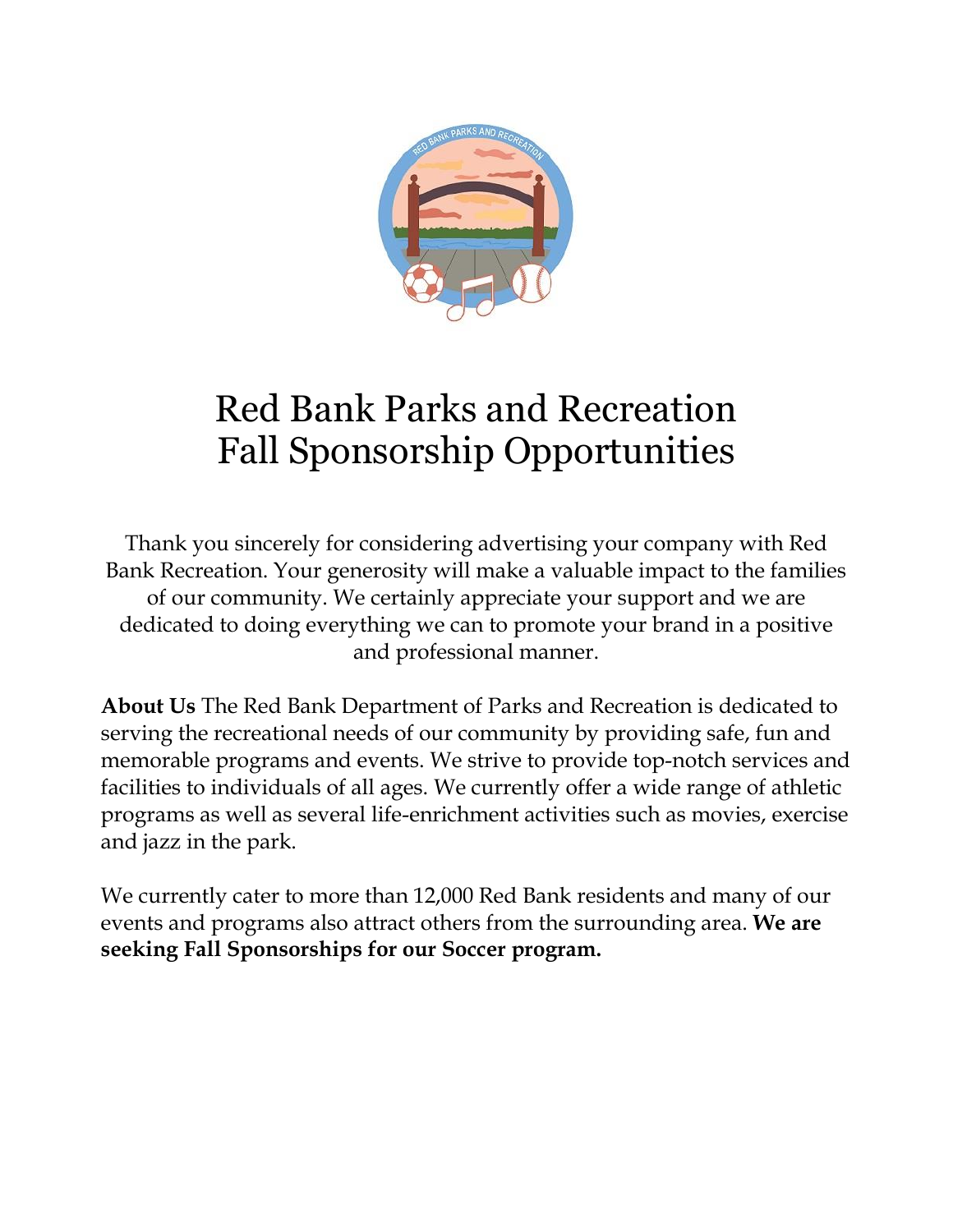

# *Why a Red Bank Recreation Sponsorship Is Good For You???*

- You will make a direct and immediate impact on the lives of our residents.
- You will provide opportunities for families to enjoy experiences that they may not be able to enjoy without your support.
- Your brand will be proudly showcased as a sponsor throughout the duration of the program.
- Your company/organization will be highly visible to a local, active marketplace appreciative of your support.

#### **Tax Deduction Info**

Your donation is tax deductible since we are a government, not-for-profit organization. We do, however, encourage you to consult with your tax specialist beforehand.

**Sponsorship Information** To match your unique business needs, we have several sponsorship options available.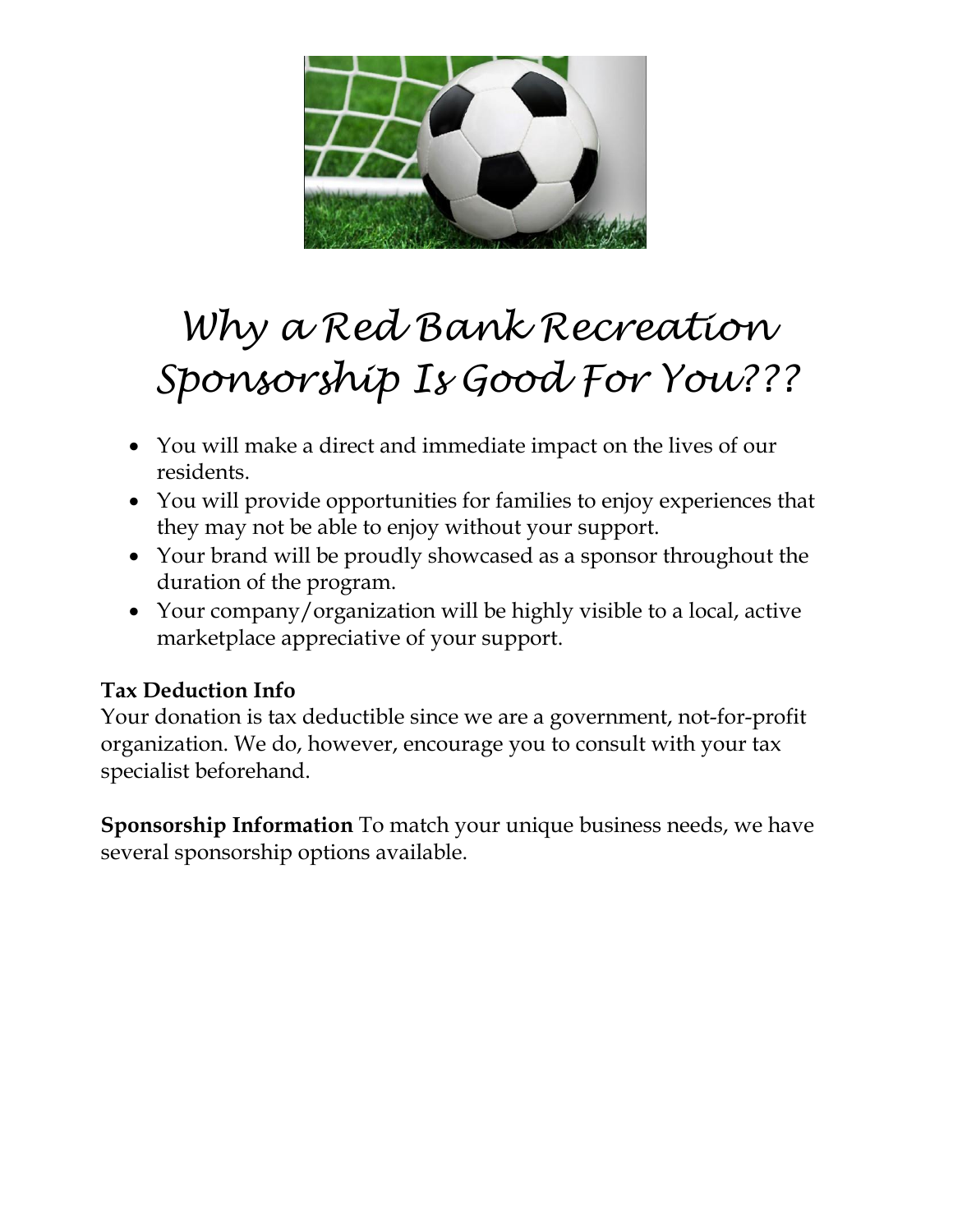### *Your Business Will Receive:*

- The opportunity to directly assist us in our goal of promoting healthy, fun and enjoyable recreational experiences to our community.
- A personalized Certificate of Recognition thanking your business for its support.
- A personalized letter of thanks to you from our Mayor and Borough Council.
- A write-up/blog post on our social media site recognizing you as a supporter.
- Other options to showcase your brand are available at your discretion.

## *Sponsorship Options*

- **T-Shirt Sponsorship**. Your business name will appear on the back of a team (Soccer) uniform, which will be worn by all players. \$250
- **Platinum Sponsorship.** An alternative sponsorship option of more than \$250 can be developed to meet your unique needs.

## *Questions, Thoughts Or If You Want*   *To Chat Further???*

Please do not hesitate to contact the office of Parks & Recreation. We are located in the Municipal Building, located at 90 Monmouth Street, Red Bank, NJ 07701. Or feel free to call us at (732) 530 2782.

## *Sponsorship Confirmation*